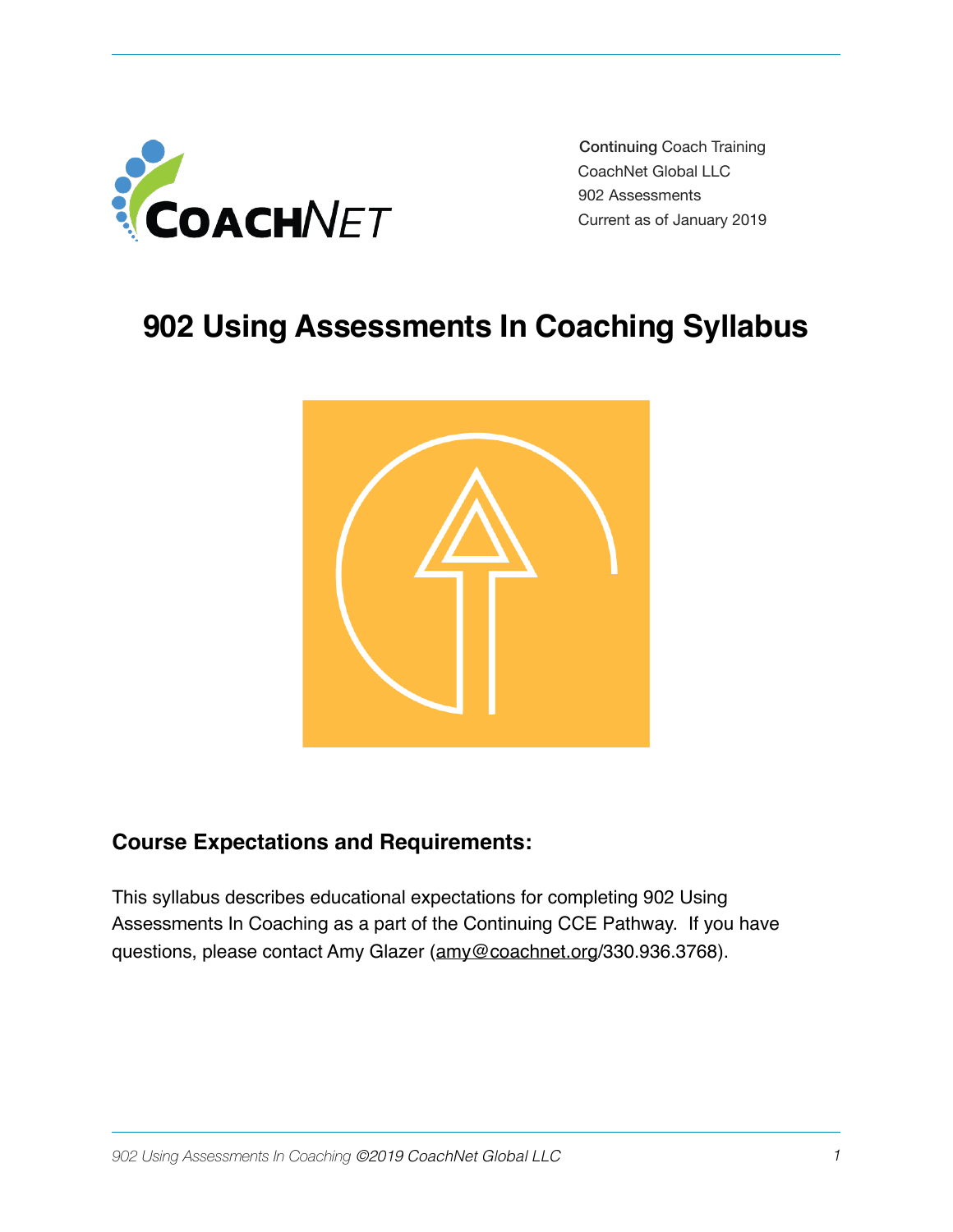#### **Basic Information:**

- 902 Using Assessments In Coaching
- Online

## **Number of Coach Specific Training Hours**:

- 4 x 60 minute class sessions (online)
- CoachNet uses a system called Zoom Meeting for our online training. You can access it through the Zoom Meeting app, or through your browser. You can acquire the link through [www.coachnet.org](http://www.coachnet.org) located in My Courses.
- One writing assignment (submitted for review by instructor).

## **Instructor's Name:**

Jonathan Reitz, MCC [jonathan@coachnet.org](mailto:jonathan@coachnet.org) 440.550.4374

## **Contacting the CoachNet Team:**

Amy Glazer, ACC Director of Coaching Community [amy@coachnet.org](mailto:amy@coachnet.org) 330.936.3768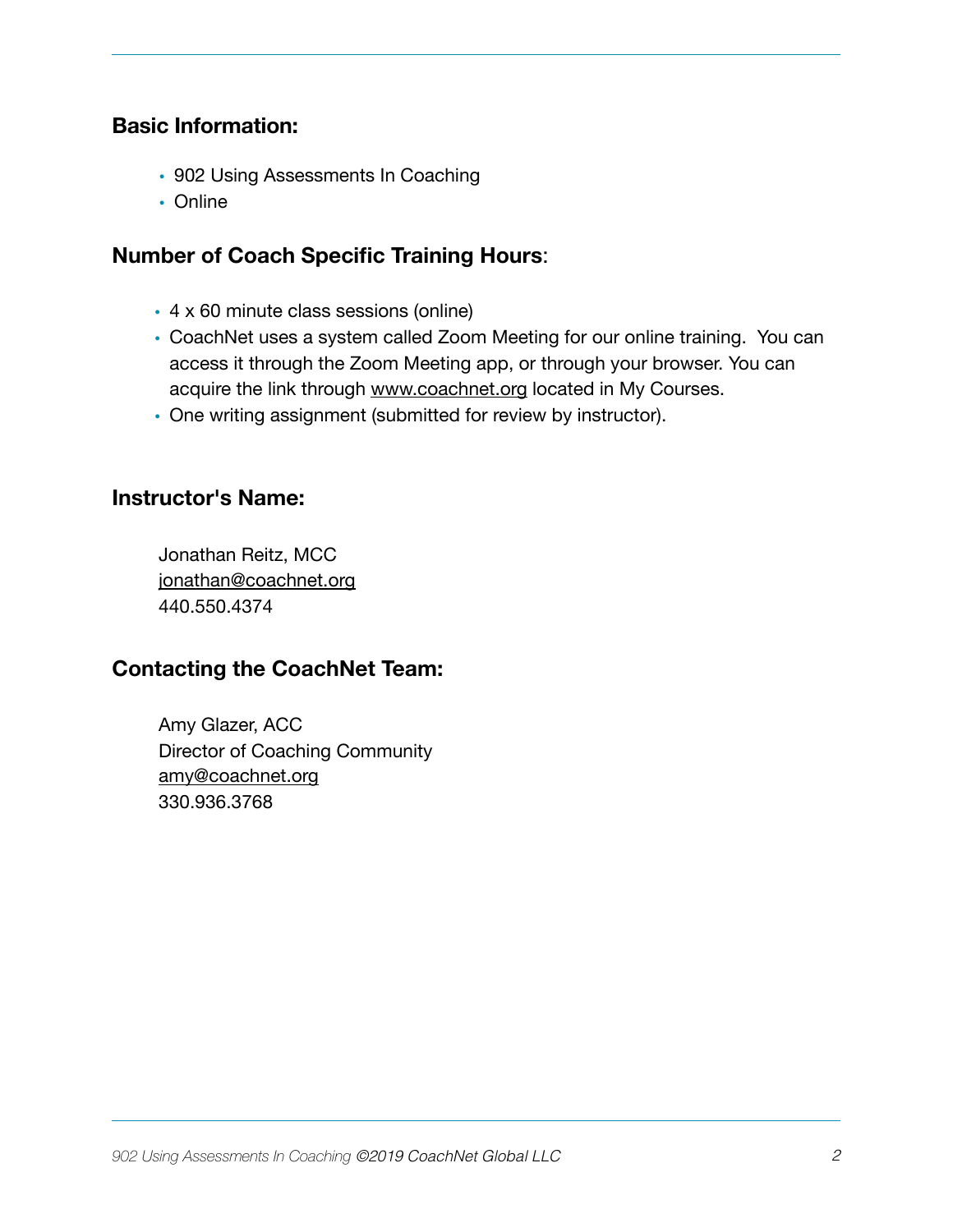## **Website Description:**

There is an art and a science to coaching. At the very least, effective coaches use data —from assessments, plans, and feedback—to determine a starting point for a coaching relationship or conversation. You might even use data to measure how much progress you and your client have made during your work.

In this course, you'll explore strategies and processes for including assessment-based data in your coaching relationships, learn to understand and apply the different kinds of assessments and look at 3 of the most common assessments (DiSC, Myers-Briggs and StrengthFinders) and their role in effective coaching relationships.

NOTE: No assessments are included in this course, and it is recommended that you take the DiSC, Myers-Briggs and StrengthFinders before beginning this course.

This course covers the following ICF Core Competencies:

- *#2 Establishing the Coaching Agreement*
- *#3 Establishing Trust & Intimacy with the Client*
- *#4 Coaching Presence*
- *#7 Direct Communication*
- *#8 Creating Awareness*
- 4 60 minute sessions
- 4 coach-specific training hours
- This class is a part of the Continuing CCE Pathway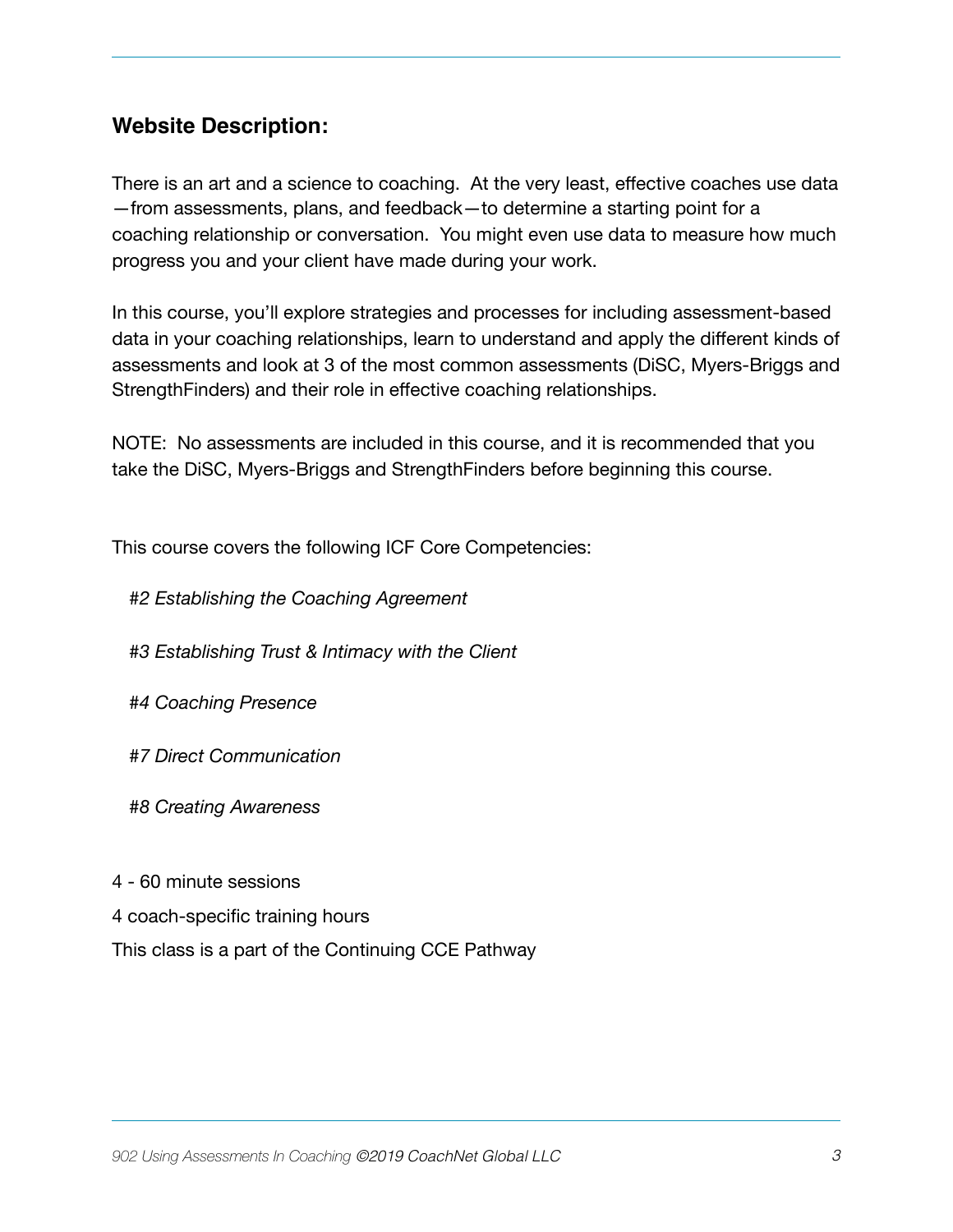# **Course Objectives:**

The objectives for this course are:

- Understand the full coach development arc as CoachNet applies it
- Equip yourself with a basic skill set for informal & formal coaching
- Practice (with feedback)
- Experience the ICF Core Competencies and Code of Ethics
- Conduct formal and informal coaching conversations and begin to understand formal coaching relationships

#### **Required Student Resources:**

To successfully complete 902 Using Assessments In Coaching you will need:

- A reliable internet connection
- A reliable telephone
- A copy of the 902 Using Assessments In Coaching Participant's Sessions Guide
- An email address
- Word processing software to submit final assignments in Microsoft Word format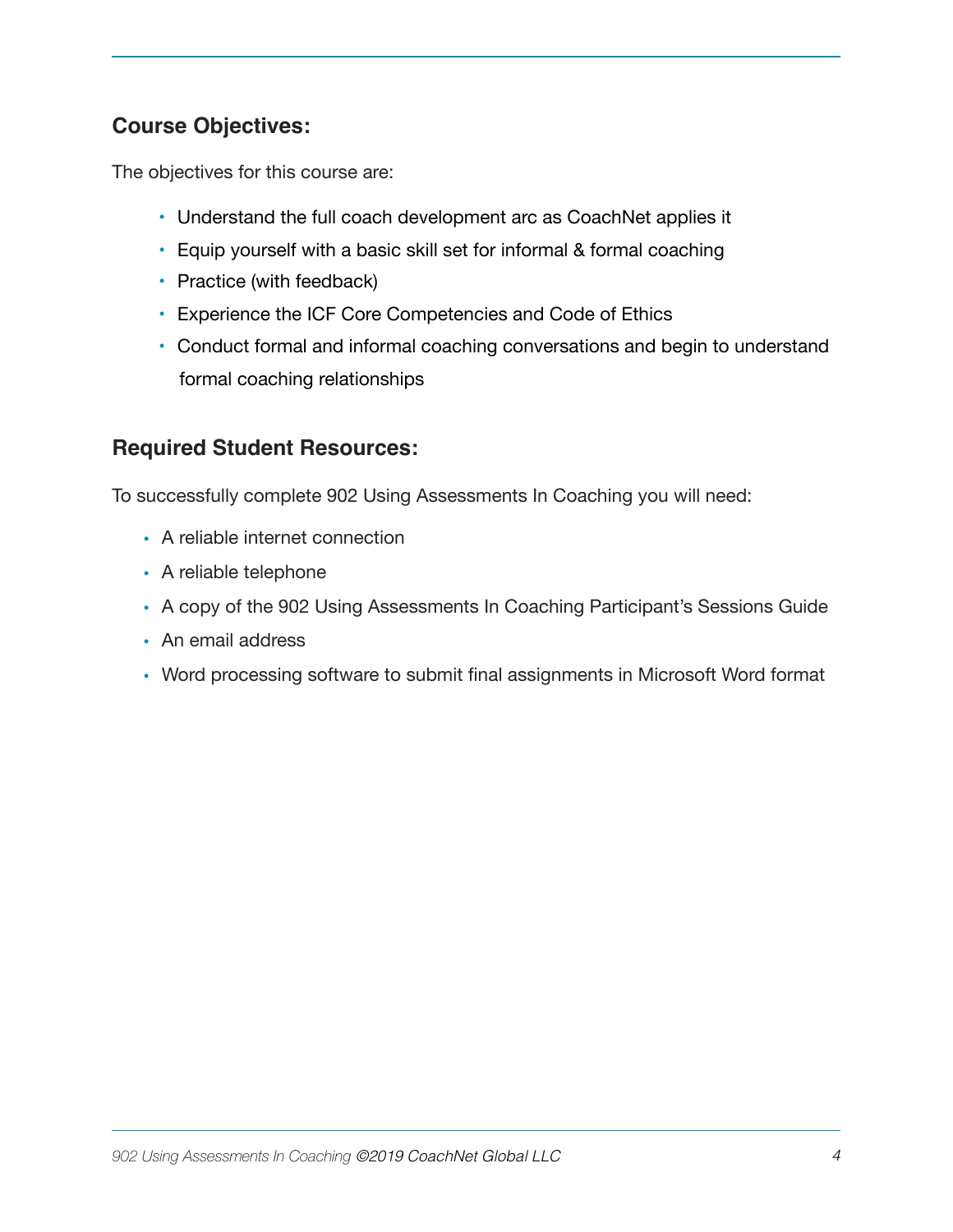# **Course Schedule/Outline/Calendar of Events:**

902 Using Assessments In Coaching follows one of two formats: online for 4 - 60 minute sessions, online for two 2 hour sessions. Both formats include follow up assignments.

902 Using Assessments In Coaching begins online 2-3 times per year on average.

| <b>Session</b> | <b>Class Focus</b>    | <b>Follow Up Assignment</b>           |
|----------------|-----------------------|---------------------------------------|
|                | When to Assess        |                                       |
|                | $2$ DiSC              |                                       |
|                | <b>3</b> Myers-Briggs |                                       |
|                | 4 StrengthFinders     | Journal Assignment (15-45<br>Minutes) |

*Course Outline:* 

All assignments must be submitted to the Instructor within 30 days of the final class.

# **Criteria for Grading:**

902 Using Assessments In Coaching is conducted on a pass/fail basis.

You will pass 902 Using Assessments In Coaching if:

- You attend the required 75% of live course sessions and participate in class discussions
- You listen to the recordings of missed session
- You submit your writing assignments demonstrating comprehension and application of the material